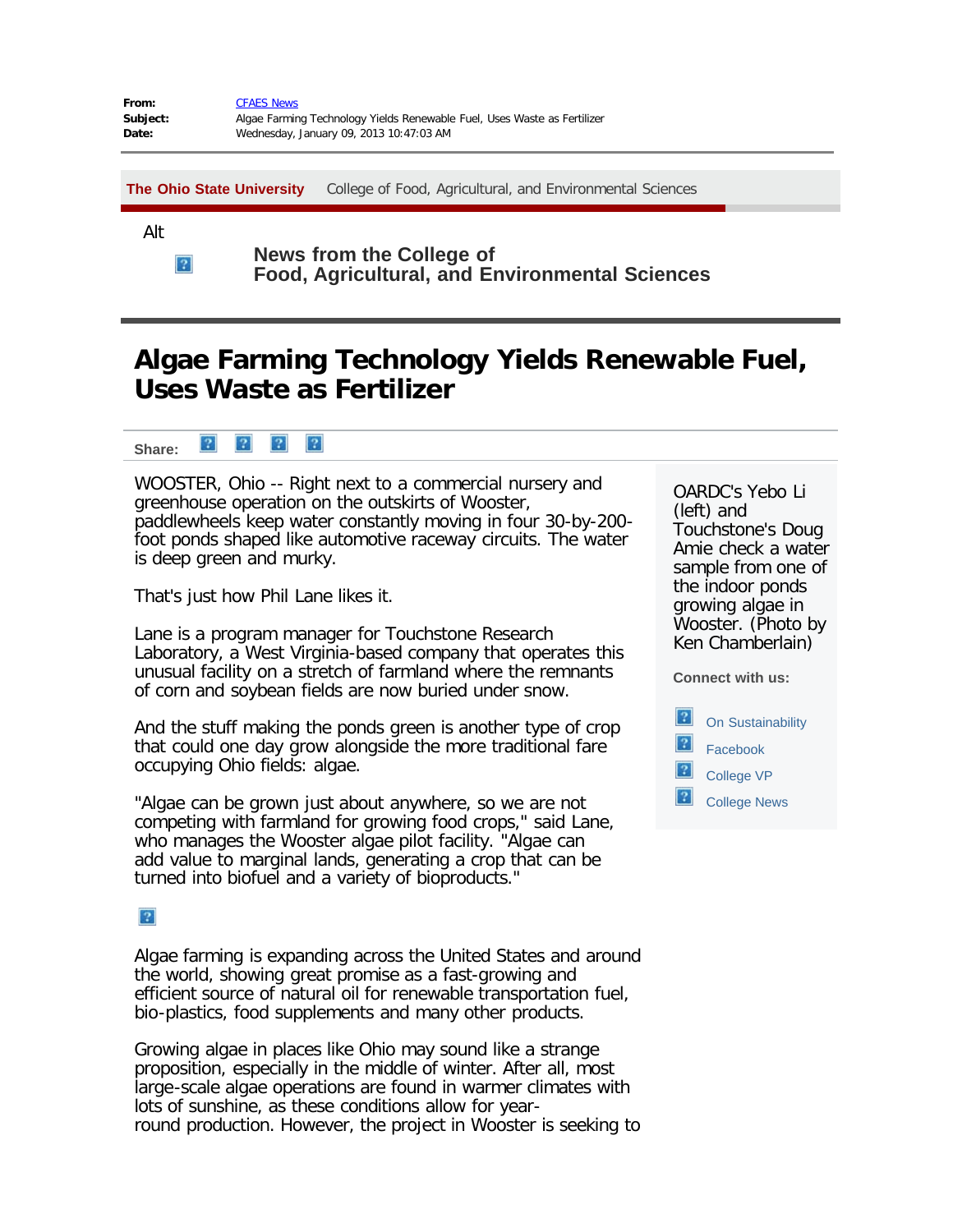change that.

Built in late 2011 at Cedar Lane Farms, the two indoor and two outdoor raceway ponds host collaborative research between Touchstone and Ohio State University's Ohio Agricultural Research and Development Center (OARDC), whose Wooster campus is located just a few miles from this site.

OARDC is the research arm of Ohio State's College of Food, Agricultural, and Environmental Sciences.

Funded by close to \$7 million in grants from the U.S. Department of Energy and the Ohio Coal Development Office, this research involves testing of three innovative technologies that seek to make algae farming viable, more cost-effective and sustainable in a wider variety of climates and locations.

The first technology, previously developed by Touchstone exclusively for algae production, is a phase-changing material that covers a majority of the pond surface. This material regulates daily temperature, helping the algae grow during colder periods; controls the infiltration of invasive species; and reduces water evaporation, which is a big problem with open-pond algae systems.

"We are testing this technology at both the indoor and outdoor ponds," Lane explained. "For each pair, one pond will be covered by the phase-change material while the other pond will have no protection and serve as the control.

"We are seeing up to 90 percent reduction in evaporation with this material. We are also looking at the impact of this material on other variables, for example, if algae growth increases, if lipid (oil) content goes up."

The second technology serves an environmental purpose. It involves pumping carbon dioxide from Cedar Lane Farms' advanced coal-burning system into the ponds. Like all plants, algae needs CO2 to grow. And since algae grows very fast -- doubling its mass in 24-48 hours depending on the type -- it can use a lot of the greenhouse gas.

How much? Lane said the goal for the four ponds at Cedar Lane Farms is to keep up to 60 percent flue gas CO2 generated by the facility's coal-burning system from being released into the environment.

The third technology involves research conducted by OARDC biosystems engineer Yebo Li. As an alternative to using commercial fertilizers to feed the algae, Li is testing a liquid waste (called "effluent") that comes out of anaerobic digesters -- systems that produce biogas from organic matter.

"The effluent is rich in nitrogen and phosphorous, two nutrients that algae needs to grow," said Li, who obtains this effluent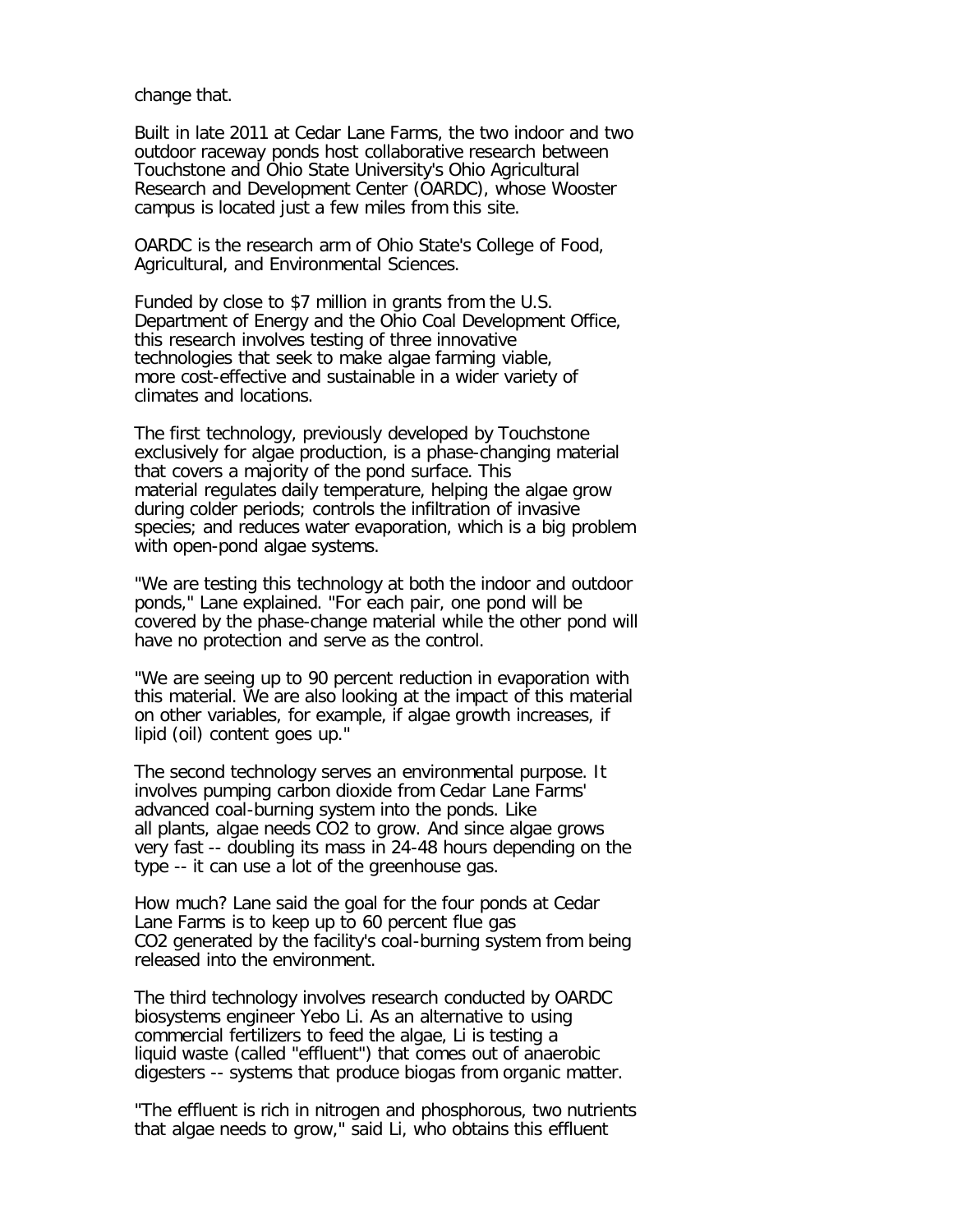from quasar energy group, an OARDC research partner that operates an anaerobic digester on the Wooster campus.

This algae grown in Yebo Li's lab serves as the seed for algae production in Touchstone's research ponds. (Photo by Ken Chamberlain)

In an effort to make this algae-growing system as sustainable as possible, Li is using the biomass left over after extracting oil from algae as a feedstock for anaerobic digesters. Doing this takes care of the algae biomass and also helps produce more clean energy, which in turn leads to more effluent fertilizer available. In other words, it's an integrated system in which nothing is wasted.

"Algae biomass is rich in proteins and carbohydrates and works very well for anaerobic digestion," Li said. "Algae contains about 40 percent lipids and 60 percent biomass, so future large-scale algae farming would generate a lot of biomass residues that can be used as a fertilizer or for making energy."

Li's laboratory also tests and grows the seed algae that is later added to the ponds to multiply. With these three technologies combined, the four ponds at Cedar Lane Farms can produce some 2,000 gallons of oil per year -- approximately 10 times more oil than what soybeans could yield on the same area of land.

"Tests at his pilot plant will help us determine the operating costs and yields from this technology," Lane said. "We hope the pilot plant will attract investors to license this technology to others in the algae industry and that the production process will be adopted to provide energy savings and to reduce water usage.

"Ultimately, the aim is to reduce costs enough to make the algae industry competitive with petroleum fuels."

Brian Joseph, president of Touchstone, said Ohio is a good place for algae farming because it has a high water table that makes it easy to set up ponds, as well as a large supply of waste heat available. The opportunity to work with Ohio State is another important asset.

"Having Ohio State as a partner is great," Joseph said. "They have great depth of expertise in every part of the biological spectrum that you can think of."

-30-

 $|2|$ 

**Writer(s):** Mauricio Espinoza [espinoza.15@osu.edu](mailto:espinoza.15@osu.edu)